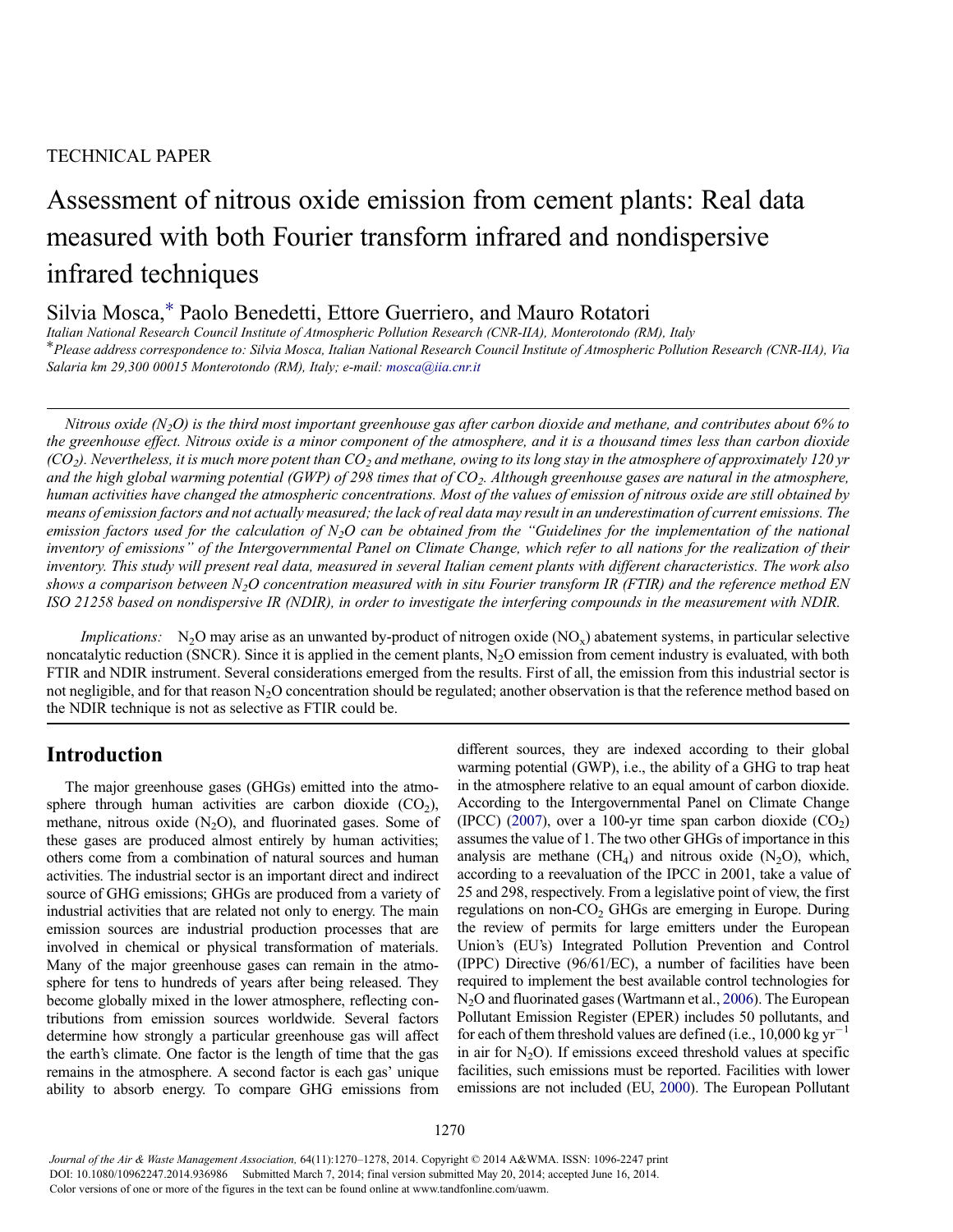Release and Transfer Register (E-PRTR) is the successor to EPER. It is a Web-based register established by Regulation 2006/166/EC, which implements the United Nations Economic Commission for Europe (UNECE) PRTR Protocol, signed in May 2003 in Kiev.

#### Nitrous oxide  $(N_2O)$

At present, non-CO<sub>2</sub> GHGs make up for around 18% of total GHG emissions in the EU-25; among these,  $CH_4$  and  $N_2O$ clearly dominate, with 92% of total emissions (Wartmann et al., 2006). Nitrous oxide  $(N_2O)$  plays an important role as a GHG and is involved in the depletion of the ozone layer in the atmosphere (Pearman et al., [1986](#page-8-0); Ravishankara et al., [2009\)](#page-8-0). In the last century, the anthropogenic sources of  $N<sub>2</sub>O$  increased by a factor 2, and, consequently, the concentration in the atmosphere increased from 285 in 1900 to 330 ppb<sub>v</sub> in 2010, at a rate of 0.2– 0.3% per year. The fourth assessment report of the IPCC (IPCC,  $2007$ ) estimated N<sub>2</sub>O emissions from both natural and anthropogenic sources at  $8.5-27.7$  Tg N<sub>2</sub>O-N yr<sup>-1</sup>. In this regard, there are several studies on methods and models for the estimation of the emission of  $N<sub>2</sub>O$  from different sources (Osada et al., [1995](#page-8-0); Olivier et al., [1998](#page-8-0); Seitginzer et al., [2000;](#page-8-0) Brown et al., [2002](#page-7-0); Tsai et al., [2006;](#page-8-0) Wang et al., [2011](#page-8-0); Nol et al., [2012](#page-8-0); Desloover et al., [2012](#page-7-0)). The worldwide increase is generally considered to be caused solely by the anthropogenic sources. Agricultural soils, manure management, and fuel combustion activities are difficult to monitor due to their high uncertainty in emission determination, or their large numbers of small emitters. Wastewater handling also are difficult to monitor, as emissions from the various sources (digester, lagoon, reactor, etc.) varying also in size can be monitored and verified only with difficulty due to a lack of data and high uncertainty. Only the production of adipic and nitric acid are easy to monitor and shows a high enforcement and relevance. Another minor (but not negligible) source is vehicular traffic: it is well established that vehicle exhaust contains  $N_2O$ . Furthermore, it is widely accepted that new vehicles equipped with three-way catalysts generally emit more  $N_2O$  than older vehicles without catalysts (Becker et al., [1999\)](#page-7-0). With regard to climate change, the emissions of  $N<sub>2</sub>O$  from

light-duty vehicles have impacts that are approximately 1–3% of that of  $CO<sub>2</sub>$  emissions from vehicles (Lipman and Delucchi, [2002;](#page-8-0) Wallington et al., [2008](#page-8-0)). The numerous sources and sinks are categorized and grouped into major sectors (IPCC, [2006\)](#page-7-0). The sector "Energy" comprises total emission of all greenhouse gases from stationary and mobile energy activities (fuel combustion as well as fugitive fuel emissions). The Emissions Database for Global Atmospheric Research (EDGAR) provides global past and present-day anthropogenic GHG emissions and air pollutants by country and on spatial grid (Joint Research Centre/Netherlands Environmental Assessment Agency [JRC/PBL], 2012). Table 1 shows an overview of contributions of each IPCC sector, referring to USA, Organisation for Economic Co-operation and Development (OECD) Europe, and China, expressed in Gg  $\text{yr}^{-1}$ . Detailed data are presented in Supplementary Material. USA and EU countries show a relevant decrease in almost all sectors; on the contrary, China shows a great increment in the emission of  $N_2O$ .

Another not negligible indirect source of anthropogenic  $N_2O$ from emissive systems is the uncontrolled reduction of nitrogen oxides  $(NO_x)$  by applying abatement systems listed by the legislation in order to have the emission of a nonpollutant gas such as  $N_2$ . There are various ways to control and reduce  $NO<sub>x</sub>$  emissions from anthropogenic sources in order to meet the legislation; the two broad categories are (i) combustion modifications (i.e., temperature reduction, reduction of nitrogen in fuels, creation of a combustion environment that restrains  $NO<sub>x</sub>$  formation) (Pershing and Wendt, [1977;](#page-8-0) Siddiqi and Tenini, [1981;](#page-8-0) Benitez, [1992;](#page-7-0) Perry and Green, [1997\)](#page-8-0); and (ii) flue gas treatment. Although a significant reduction of  $NO<sub>x</sub>$  can be achieved by means of combustion modifications, generally up to 50% as the sum of different measures, this alone is often insufficient to comply with the stringent emission standards and/or cannot be applied in existing combustors. Additional abatement is required and is therefore achieved by the use of end-of-pipe flue gas treatment technologies.

#### Selective catalytic reduction (SCR).

It is the most advanced and effective method for reducing  $NO<sub>x</sub>$ emissions and can do so by up to 80–90%. SCR entails the reaction of  $NO_x$  with  $NH_3$  within a heterogeneous catalytic bed in the

Table 1. Contribution of IPCC sectors anthropogenic emissions of N<sub>2</sub>O in Gg yr<sup>-1</sup> in USA, OECD Europe, and China, subdivided by IPCC sectors (from EDGAR database, JRC/PBL, 2012)

|                               |       | <b>USA</b> |        | OECD Europe <sup>a</sup> | China <sup>b</sup> |        |
|-------------------------------|-------|------------|--------|--------------------------|--------------------|--------|
| Sector                        | 1990  | 2008       | 1990   | 2008                     | 1990               | 2008   |
| Energy                        | 221.5 | 212.0      | 2069.0 | 2091.3                   | 2058.7             | 2184.0 |
| Industrial processes          | 209.6 | 137.1      | 374.4  | 153.2                    | 107.1              | 189.9  |
| Solvent and other product use | 15.4  | 17.2       | 19.0   | 15.8                     | 6.3                | 5.8    |
| Agriculture                   | 493.8 | 562.2      | 542.7  | 463.2                    | 835.7              | 1228.4 |
| Land use and forestry         | 13.1  | 1.2        | 6.2    | 0.4                      | 12.4               | 1.8    |
| Waste                         | 23.1  | 34.3       | 35.0   | 48.2                     | 47.4               | 68.6   |
| Other                         | 94.0  | 72.0       | 62.0   | 45.5                     | 51.8               | 124.0  |
| Total                         | 1070  | 1036       | 3108   | 2818                     | 3119               | 3803   |

Notes: <sup>a</sup>OECD Europe comprises Austria, Belgium, Czech Republic, Denmark, Estonia, Finland, France, Germany, Greece, Hungary, Iceland, Ireland, Italy, Luxembourg, the Netherlands, Norway, Poland, Portugal, Slovak Republic, Slovenia, Spain, Sweden, Switzerland, Turkey, and United Kingdom. <sup>b</sup>China comprises China, Hong Kong, Macao, Mongolia, and Taiwan Province of China.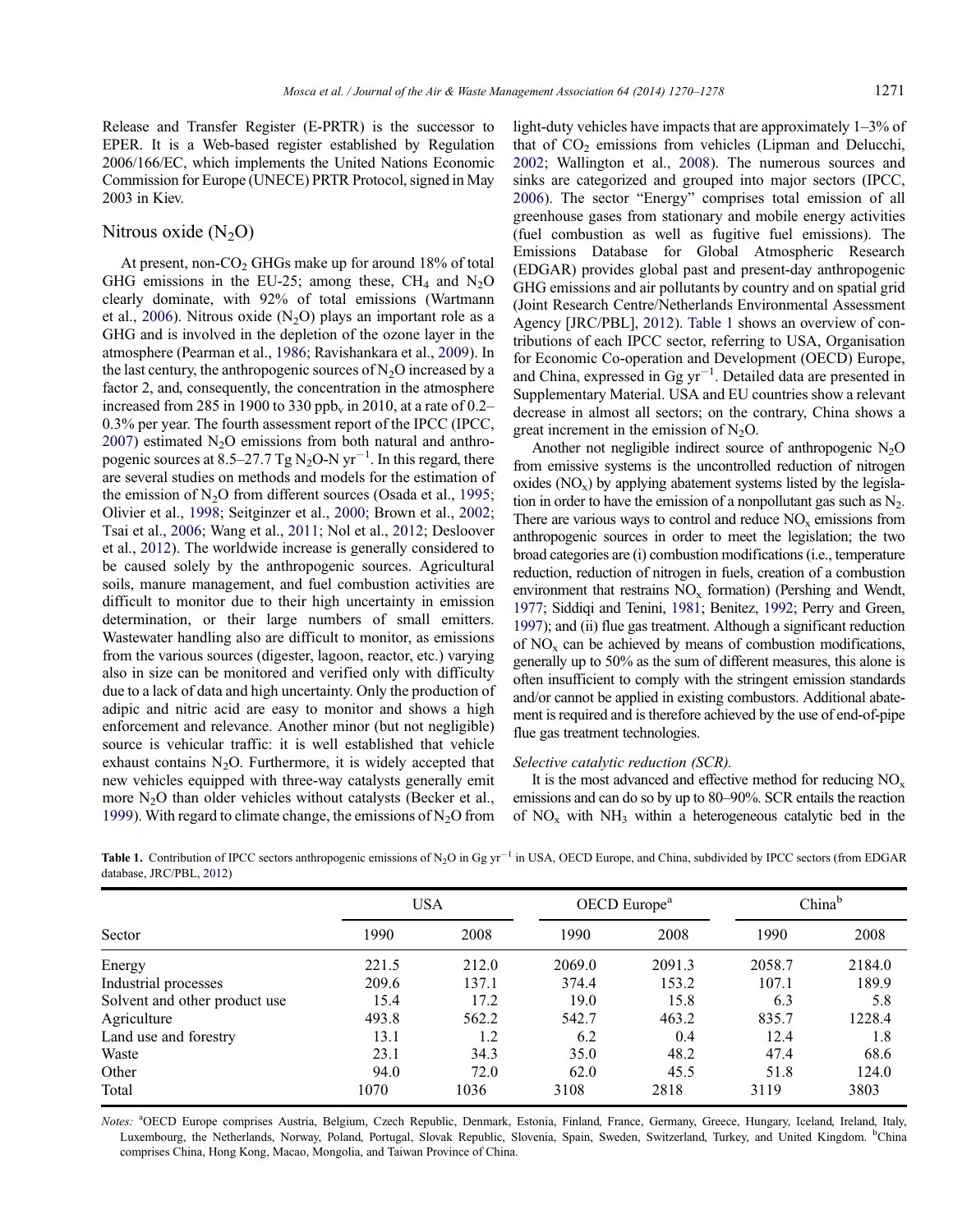

**Figure 1.** N<sub>2</sub>O releases in air (t yr<sup>-1</sup>) in 2011 in Italy, and contribution (%) of each subactivity of IPCC sectors: 1 = Energy sector; 3 = Mineral industry; 4 = Chemical industry;  $7 =$  Intensive livestock production and aquaculture. Data from E-PRTR.

presence of  $O_2$  at temperatures normally in the range of 250–400 °C (Radojevic, [1998](#page-8-0)). The formation of  $N_2O$  on precious-metal catalysts has been well documented in previous studies of  $NO<sub>x</sub>$  reduction technologies. Madia et al. [\(2002\)](#page-8-0) observed that in urea SCR systems,  $N_2O$  production is likely if the  $NO_2/NO$  ratio is too high. In this case, the standard SCR reaction thermodynamically favors production of  $N_2O$  from  $NO_2$  over the complete reduction to  $N_2$ .

Selective noncatalytic reduction (SNCR). It is a simple process, referred to as "thermal DeNOx," and involves the reduction of  $NO<sub>x</sub>$  to  $N<sub>2</sub>$  in the presence of oxygen by reaction with amine-based reagents (NH<sub>2</sub>-X) (Lucas and Brown, [1982](#page-8-0); Lyon, [1987](#page-8-0); Bowman, [1992](#page-7-0); Rother, [1996](#page-8-0); Muzio and Quartucy, [1997](#page-8-0)). The most common  $NH<sub>2</sub>$  X agent is ammonia water of about 25% NH3 (Cembureau Working Group, [1999\)](#page-7-0). The reaction has an optimum in a temperature window of about 800–1000  $\degree$ C, and sufficient retention time must be provided for the injected agents to react with NO. Hwang et al. ([2009\)](#page-7-0) underlined the importance of maintaining the temperature range: below this level, unconverted ammonia is emitted (so-called "NH<sub>3</sub> slip") and at significant higher temperatures the ammonia is oxidized to  $NO<sub>x</sub>$ . Emissions of carbon monoxide (CO) and nitrous oxide  $(N_2O)$ may also occur (Kupper and Brentrup, [1992\)](#page-8-0). There are opposing studies in the literature about the roles of these last two gases in the  $N<sub>2</sub>O$  formation/reduction: some laboratory studies show how at low temperature they could be the cause of  $N_2O$  emissions (de Soete, [1993](#page-7-0); Kramlich and Linak, [1994](#page-8-0)), but other field studies demonstrated their efficiency as reduction system (Takeshita et al., [1993](#page-8-0)). SNCR is better suited for applications with high levels of particulate matter in the waste gas stream than SCR, and it is applied in the cement industry.

Case study: The cement industry

Emission inventories and release contribution estimates for the cement industry are usually based on two types of information, earlier literature data or real measurements, providing considerably different results. Atmospheric emissions from an industry could be evaluated only through the in situ verify of the limits listed in the specific legislation or, with a more integrated method, considering also the functional relations with the principal productive, management, and process aspects. E-PRTR  $(2011)$  reports the N<sub>2</sub>O releases in air, expressed in tons in 2011 in Italy, from 38 facilities, belonging to different IPCC sectors, as shown in Figure 1. Among these, the most important releases are from Sector 4—Chemical industry and Sector 1— Energy: 48% and 43%, respectively. Production of cement (subactivity of Sector 3—Mineral industry) is not a negligible sector, as it contributes 6% of the total releases with seven facilities, and it is comparable to mineral oil and gas refineries (9% with five facilities).

The cement industry is today distributed throughout the world, and global 2012 cement production is estimated at 3.6 billion tonnes, translating into a  $+3\%$  increase compared with 2011 (Boston Consulting Group [BCG], [2012](#page-7-0)). On average, approximately 1 ton of concrete is produced each year for every human being in the world. Therefore, concrete (i.e., cement) is one of the world's most significant manufactured materials. Because of its abundance in the world market, understanding the environmental implications of concrete and cement manufacturing is becoming increasingly important (van Oss and Padovani, [2002,](#page-8-0) [2003](#page-8-0); Lippiat and Ahmad, [2004](#page-8-0)). The clinker burning process is the most important part of the process in terms of the key environmental issues for cement manufacture: energy use and emissions to air  $(NO<sub>x</sub>, SO<sub>2</sub>, and dust)$ . The best available techniques (BAT) for reducing  $NO<sub>x</sub>$  emissions are a combination of general primary measures, staged combustion, and selective noncatalytic reduction (SNCR).

#### Aim of the work

The aim of the work was to evaluate the contribution of cement plant to air emission of  $N_2O$ . In particular, data from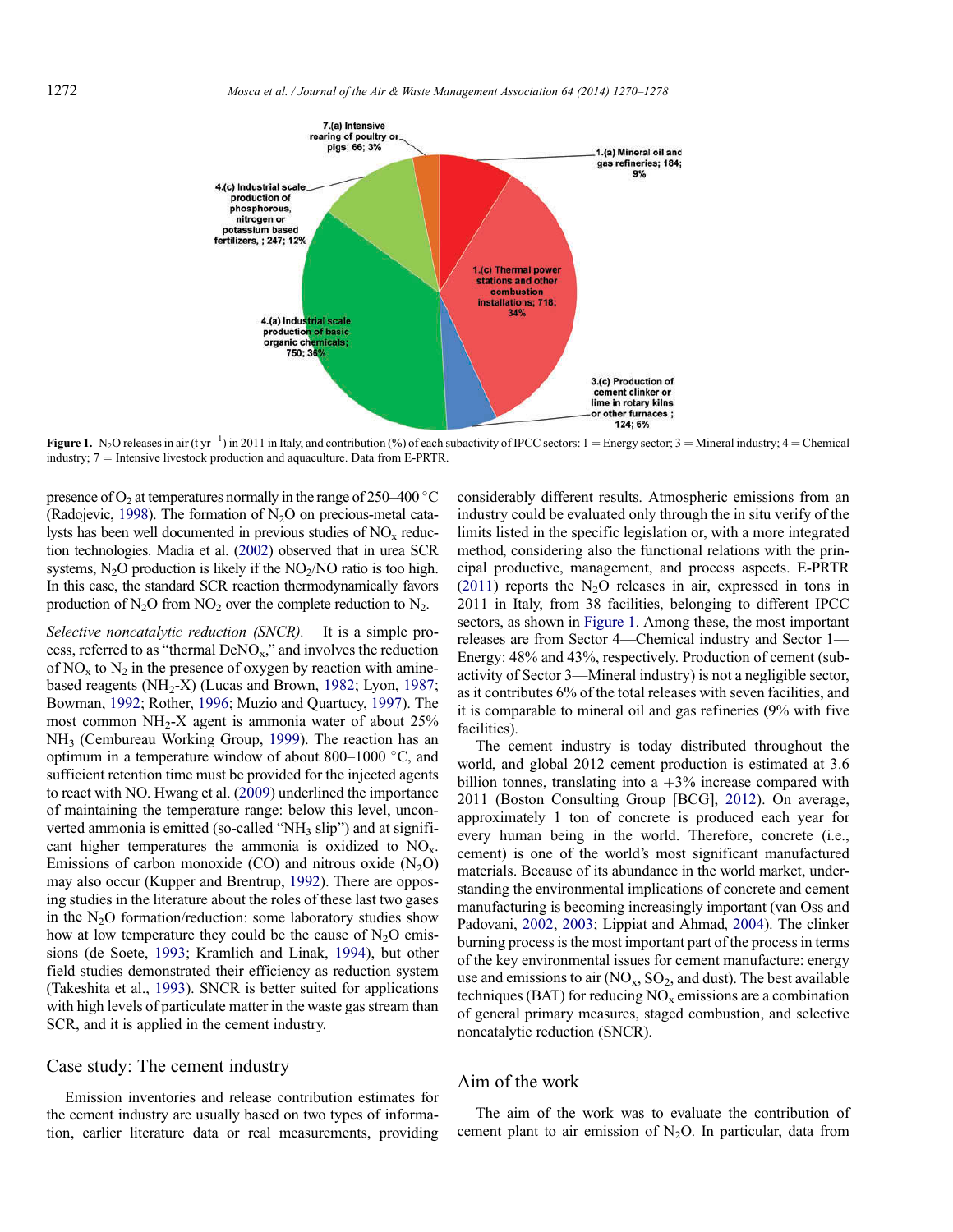eight Italian facilities were analyzed, in respect to each plant's characteristic and installed abatement systems. The knowledge of real concentrations and flow rate of each plant made also possible an estimate of  $N<sub>2</sub>O$  emission to the Greenhouse effect.

In addition, the effect of the different measuring principles of the  $N<sub>2</sub>O$  analyzer concerning the results will be found with comparison measurements. In spot measurements, the reference nondispersive infrared (NDIR) technique will be measured in parallel with the in situ Fourier transform infrared (FTIR) technique.

# Experimental Section

#### Cement plants

Air emission data from eight Italian cement plants were investigated. Data were gathered from the automatic flue gas monitoring system of each plant, installed both at the stack and at the boiler exit. Since the production of clinker (pyroprocessing step) is the most energy- and emission-intensive process in the manufacturing of cement, accounting for more than 80–85% of the overall environmental impact score (Hutzinger and Eatmon, [2009](#page-7-0)), data refer to the clinker burning emission point. The lines of the clinker burning adopt the latest best available techniques (BAT) for the sector. In particular, they consist of dry process rotary kilns with preheaters and multistage precalcinators. Within the preheater and kiln systems, particulate control devices are used to capture fine particulates of unburned and partially burned raw material that become entrained in the combustion gases (i.e., baghouse filters [BH], electrostatic precipitators [ESPs], and hybrid filters, in which ESP is combined in series to a BH). The lines of the clinker burning are also equipped with abatement systems for  $NO<sub>x</sub>$ , using the technique of SNCR with ammonia or urea as a reducing agent, and multistage combustion. In addition, in some plants the use of conventional fuels (petroleum coke) is combined with the use of the refuse-derived fuel (RDF). Table 2 shows the characteristics of the facilities analyzed in this work.

#### Flue gas analysis

The concentration of gaseous pollutants in the flue gas as well as plant characteristics were continuously measured by online

Table 2. Characteristics of the cement plants analyzed

instruments and data were provided by the manager of each plant. Concentration of  $NO_x$ ,  $N_2O$ ,  $CO$ ,  $CO_2$ ,  $H_2O$ , and  $NH_3$ were measured by a multicomponent analyzer using Fourier transform infrared (FTIR) spectrometer (measuring range: 0–100 mg  $Nm^{-3}$  and limit of detection [LOD]: 0.25 mg  $Nm^{-}$ for  $N_2O$ ; O<sub>2</sub> was measured by a zirconium oxide detector. Data (measured every minute by FTIR) were collected in 24 hr for each week of the year and presented as annual arithmetic average. The reference standard method for the measurement of N<sub>2</sub>O, ISO 21258 (2010), is based on nondispersive infrared (NDIR) instrument. A dual-beam-type NDIR analyzer (measuring range:  $0-150$  mg Nm<sup>-3</sup> and LOD: 0.20 mg Nm<sup>-3</sup> for N<sub>2</sub>O) was used in parallel spot measurements versus FTIR. All measured values related to dry gas under standard conditions: temperature 273 K, pressure 101.3 kPa, and oxygen content of 10%.

# Results and Discussions

#### $N<sub>2</sub>O$  emissions

[Table 3](#page-4-0) shows the average concentration of punctual measurements of N<sub>2</sub>O, NO<sub>x</sub>, CO (expressed in mg Nm<sup>-3</sup>) and of CO<sub>2</sub> (expressed in  $\%$   $v/v$ ) on a monthly basis, collected by inline instruments installed on plants. In addition,  $NO_x/N_2O$  ratio is calculated (expressed in %).

It is interesting to observe that plants A and B emit the higher concentrations of  $NO<sub>x</sub>$  among all the facilities concerned. They have the same abatement systems (ESP for dust and SNCR with ammonia solution for  $NO_x$ ), and they both use RDF as an additional fuel. The replacement of the traditional fuel (petcoke) with RDF could be the cause of the higher emissions of  $NO<sub>x</sub>$  and, as a consequence, of  $N_2O$ . From a detailed analysis of fuel data and  $N<sub>2</sub>O$  concentrations of the plants, however, no correlation has been found.

The concentration of  $N_2O$  is around 1% of the emission of  $NO<sub>x</sub>$  ([Table 3](#page-4-0)) for the investigated plants. Since N<sub>2</sub>O is an unwanted by-product of de- $NO<sub>x</sub>$  technology, unreacted ammonia could be found at stack emissions (Kupper and Brentrup, [1992](#page-8-0)). Concentrations of both gases ( $N_2O$  and  $NH_3$ ) were analyzed for each plant. [Figure 2](#page-4-0) shows the profiles of  $N_2O$  and  $NH_3$  for plants with the highest  $N_2O/NO_x$  ratios.

| Characteristic                  | Plant A                              | Plant B                              | Plant C                    | Plant D    | Plant E    | Plant F                            | Plant G                    | Plant H |
|---------------------------------|--------------------------------------|--------------------------------------|----------------------------|------------|------------|------------------------------------|----------------------------|---------|
| Fuel rate $(\text{t hr}^{-1})$  | 8                                    |                                      | 6                          | 8          | 12         | 9                                  | 10                         | 10      |
| Fuel type                       | Petcoke $+$<br><b>RDF</b><br>(70:30) | Petcoke $+$<br><b>RDF</b><br>(60:40) | Petcoke                    | Petcoke    | Petcoke    | Petcoke                            | Petcoke                    | Petcoke |
| Installed abatement<br>systems  | <b>ESP</b>                           | <b>ESP</b>                           | ВH<br>Urea-<br><b>SNCR</b> | $ESP + BH$ | <b>ESP</b> | <b>ESP</b><br>Urea-<br><b>SNCR</b> | BH<br>Urea-<br><b>SNCR</b> | BH      |
| Stack temperature $(^{\circ}C)$ | 122                                  | 112                                  | 120                        | 154        | 111        | 108                                | 103                        | 100     |
| Flow rate $(Nm^3 hr^{-1})$      | 350,000                              | 240,000                              | 240,000                    | 320,000    | 470,000    | 380,000                            | 340,000                    | 230,000 |
| $O_2(\%)$                       | 15                                   | 15                                   | 13                         | 12         | 13         | 13                                 | 13                         | 8       |
| $H_2O(%)$                       | ⇁                                    |                                      |                            | 8          | 12         | 8                                  | 11                         | 16      |

 $Notes: RDF =$  refuse-derived fuel;  $ESP =$  electrostatic precipitator;  $BH =$  baghouse filter;  $SNCR =$  selective noncatalytic reduction.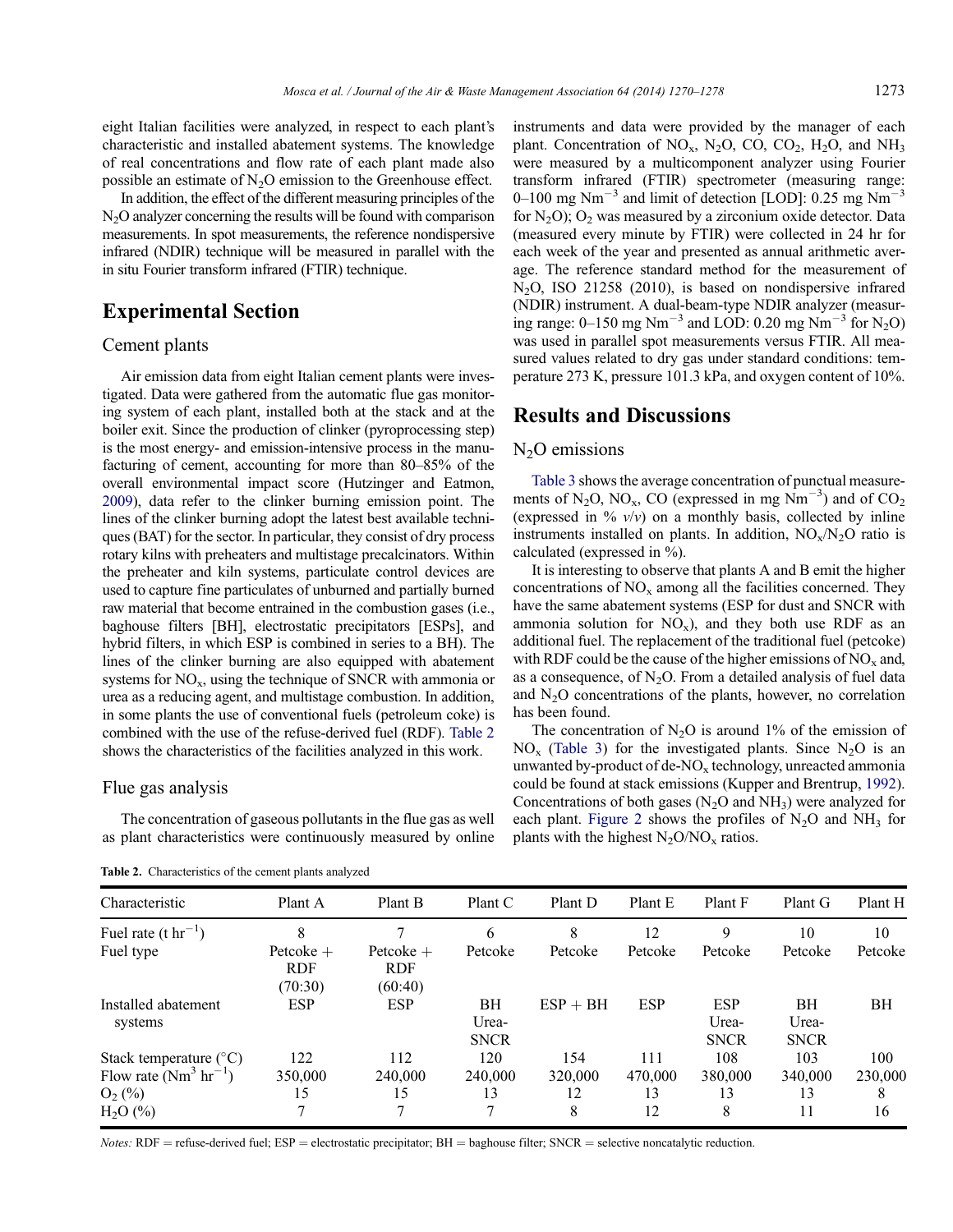<span id="page-4-0"></span>Table 3. Average concentration of punctual measurements of  $N_2O$ ,  $NO_x$ ,  $CO_x$ , and  $CO_2$  on a monthly basis, collected by inline instruments installed on plants, and NOx/N2O ratio

| Plant   | $N_2O$<br>$(mg Nm^{-3})$ | NO <sub>x</sub><br>(mg Nm | $NO_x/N_2O$<br>$(\%)$ | CO<br>$\text{(mg Nm}^{-3})$ | CO <sub>2</sub><br>$(\% v/v)$ |
|---------|--------------------------|---------------------------|-----------------------|-----------------------------|-------------------------------|
|         |                          |                           |                       |                             |                               |
| Plant A | 6.8                      | 665                       | 1.03                  | 449                         | 10.2                          |
| Plant B | 7.6                      | 777                       | 0.98                  | 232                         | 10.3                          |
| Plant C | 4.9                      | 583                       | 0.84                  | 206                         | 9.8                           |
| Plant D | 4.5                      | 501                       | 0.91                  | 162                         | 11.7                          |
| Plant E | 4.8                      | 318                       | 1.52                  | 233                         | 8.9                           |
| Plant F | 4.8                      | 430                       | 1.11                  | 108                         | 11.2                          |
| Plant G | 3.7                      | 559                       | 0.59                  | 149                         | 13.9                          |
| Plant H | 4.1                      | 694                       | 0.66                  | 518                         | 24.4                          |



**Figure 2.** Profiles of N<sub>2</sub>O and NH<sub>3</sub> (mg Nm<sup>-3</sup>) for plants with highest N<sub>2</sub>O/NO<sub>x</sub> ratio. (a) profile of plant E; (b) profile of plant F.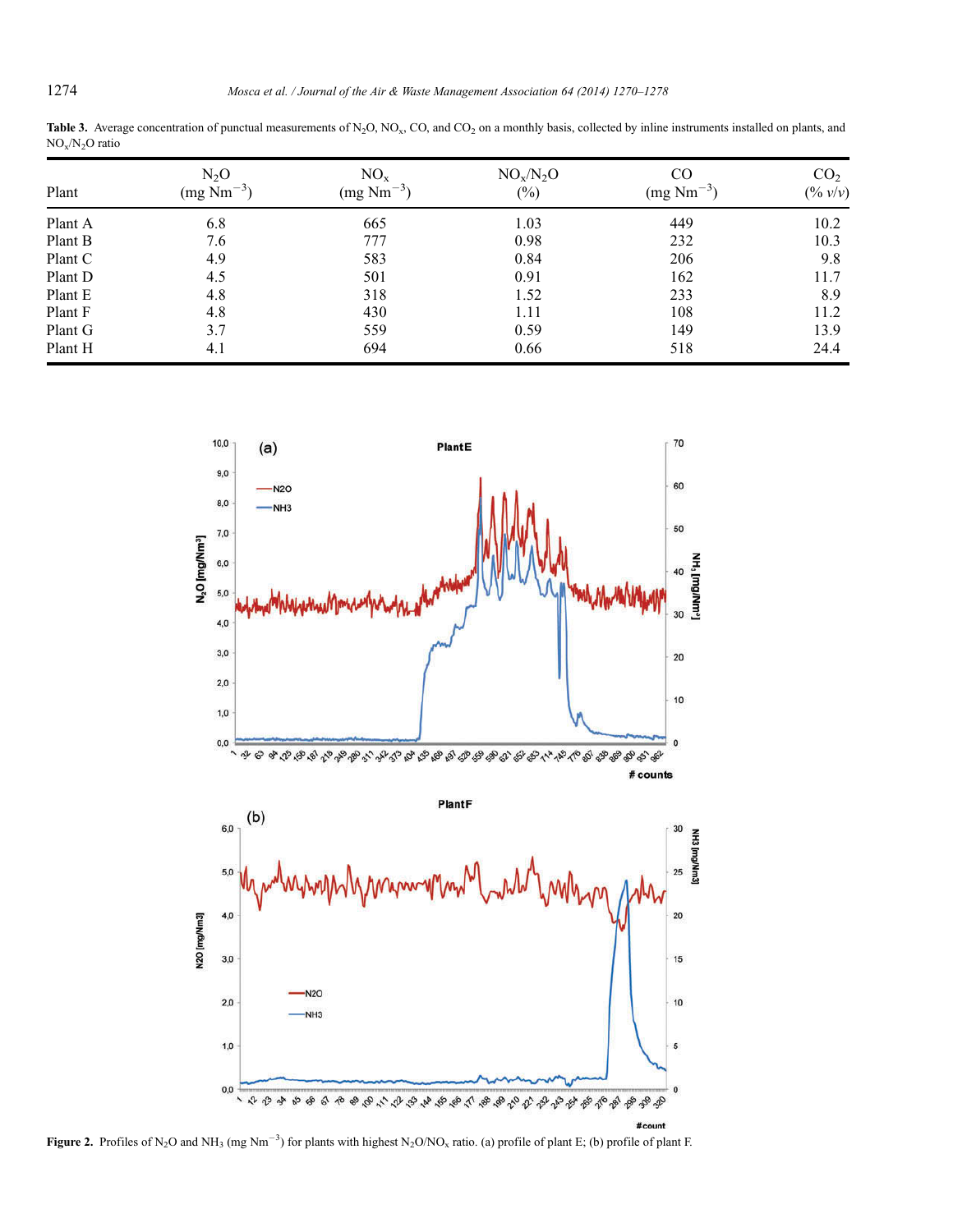The difference in the trend stands out from [Figure 2](#page-4-0). In both cases, there is a high "ammonia slip," but in the first case (plant E) there is a simultaneous increase of  $N<sub>2</sub>O$  concentration. It could be explained considering that plant E is equipped with ammonia-based SNCR and plant F with urea-based SNCR, and the peak of  $NH_3$  at the stack can be explained as unreacted ammonia, added as a surplus.

Greenhouse effect gases.  $CO<sub>2</sub>$  is the most important greenhouse gas emitted from cement industry.  $N_2O$ , however, should not be underestimated as a greenhouse effect gas, as its GWP is 298 (IPCC, [2007\)](#page-7-0). An easy way to evaluate the contribution to greenhouse effect is to consider the average emission rate of  $N<sub>2</sub>O$ from a cement plant. In this work, we analyzed data from eight Italian facilities, about one tenth of the Italian cement industry; by multiplying the average concentration of N<sub>2</sub>O (5 mg Nm<sup>-3</sup>) and the average flow rate  $(320,000 \text{ Nm}^3 \text{ hr}^{-1})$ , the emission rate of  $N_2$ O is about 1.6 kg hr<sup>-1</sup>.

If we consider that the European Union (EU) cement industry consists of some 250 plants and 86 of these are in Italy (34%) (Wagner and Vassilopoulos, 2000), the importance of the control of the emission of  $N_2O$  from cement plant is an issue to be considered by policy makers.

#### FTIR versus NDIR

Simultaneous measurements were made in three sampling campaigns at the eight cement plants under examination, in order to evaluate data from both in situ system (FTIR) and reference methods (NDIR). Data (measured every minute by each instrument) were collected in 8 hr for each sampling campaign and presented as annual arithmetic average. The international reference method for sampling and determination of  $N_2O$ 

content in flue gas, ISO 21258 (2000), and the United Nations Framework Convention on Climate Change Clean Development Mechanism (UNFCCC CDM) methodology (2010) specify the use of NDIR technique. However, the literature data suggest that grab samples containing  $NO$ ,  $SO_2$ , and condensed  $H_2O$  produce  $N<sub>2</sub>O$  as an artifact (Muzio and Kramlich, [1988](#page-8-0); Montgomery et al., [1989;](#page-8-0) Muzio et al., [1989](#page-8-0)). As a result, the  $N_2O$  levels reported may be higher than the levels actually produced directly by combustion systems.  $N_2O$  has strong infrared absorbances at 4.5, 7.8, and 17.0  $\mu$ m, from which the main band of 4.5  $\mu$ m is commonly being used in the NDIR analyzers. In this region, other oxides of nitrogen  $(NO, NO<sub>2</sub>)$  have no significant crossinterferences, but water vapor, carbon dioxide, and carbon monoxide have an effect on the  $N_2O$  measurement. They have infrared absorbances in the same region as  $N_2O$ ; thus, they have an overlap with the  $N_2O$  absorbance, as reported by Bruce ([1999\)](#page-7-0).

First of all, in accordance with the Italian Legislative Decree 152 (2006), a "Relative Accuracy Index" (Iar) for  $N<sub>2</sub>O$  and for the most interfering compounds (CO and  $CO<sub>2</sub>$ ) was calculated. Data are presented in Table 4, together with mean, minimum, and maximum concentrations of these species analyzed with both systems.

In almost all the sampling campaigns, the Iar for  $CO$  and  $CO<sub>2</sub>$ was >80%, meaning a good accordance between the two systems. As an example, [Figure 3](#page-6-0) shows these good accordance even with a high variability of the concentration of the gases.

As for  $N_2O$ , the Iar gave poor results (<50%), meaning that the two measurement systems cannot be equivalent. In [Figures 4](#page-6-0) and [5](#page-6-0), two particular cases are reported. [Figure 4](#page-6-0) shows the profiles of  $N<sub>2</sub>O$  concentrations measured in plant G. It can be seen a good accordance as for the trend, but the concentration measured with NDIR is 7 times higher than that measured with FTIR.

[Figure 5](#page-6-0) shows the profiles of  $N_2O$  concentrations measured in plant B. A different behavior can be observed: NDIR and

Table 4. Mean, minimum, and maximum concentrations of CO, CO<sub>2</sub>, and N<sub>2</sub>O obtained with NDIR and FTIR techniques and relative accuracy index (Iar)

|              |             | $CO \text{ (mg Nm}^{-3})$ |       |        | $CO_2$ (% $v/v$ ) |      |      | $N_2O$ (mg $Nm^{-3}$ ) |            |      |      |        |            |
|--------------|-------------|---------------------------|-------|--------|-------------------|------|------|------------------------|------------|------|------|--------|------------|
| Plant        | Technique   | Mean                      | Min   | Max    | Iar $(\%)$        | Mean | Min  | Max                    | Iar $(\%)$ | Mean | Min  | Max    | Iar $(\%)$ |
| Plant A      | <b>NDIR</b> | 177.9                     | 125.5 | 917.3  | 62.6              | 8.9  | 6.9  | 10.7                   | 95.5       | 2.8  | 0.2  | 7.8    | 40.5       |
| $(n = 1495)$ | <b>FTIR</b> | 183.6                     | 64.1  | 1973.6 |                   | 8.7  | 2.9  | 10.4                   |            | 4.1  | 2.2  | 7.0    |            |
| Plant B      | <b>NDIR</b> | 97.9                      | 16.9  | 266.1  | $-0.6$            | 10.8 | 6.8  | 12.9                   | 97.8       | 20.5 | 14.5 | 28.4   | 36.2       |
| $(n = 885)$  | <b>FTIR</b> | 194.4                     | 53.7  | 390.2  |                   | 10.6 | 6.9  | 12.7                   |            | 7.5  | 2.9  | 21.1   |            |
| Plant C      | <b>NDIR</b> | 179.0                     | 0.1   | 1188.0 | 60.0              | 10.7 | 0.1  | 18.6                   | 86.6       | 2.4  | 0.1  | 11.0   | $-36.3$    |
| $(n = 535)$  | <b>FTIR</b> | 215.7                     | 81.9  | 806.2  |                   | 11.0 | 4.6  | 18.9                   |            | 5.4  | 2.5  | 8.2    |            |
| Plant D      | <b>NDIR</b> | 204.4                     | 159.5 | 621.9  | 85.6              | 12.8 | 10.1 | 13.5                   | 92.3       | 23.2 | 18.3 | 42.0   | 20.7       |
| $(n = 692)$  | <b>FTIR</b> | 175.7                     | 36.5  | 474.5  |                   | 11.9 | 2.0  | 12.8                   |            | 4.9  | 1.7  | 11.8   |            |
| Plant E      | <b>NDIR</b> | 308.6                     | 143.1 | 1301.6 | 76.3              | 10.6 | 8.8  | 12.8                   | 81.9       | 3.6  | 1.0  | 10.7   | 48.0       |
| $(n = 971)$  | <b>FTIR</b> | 302.7                     | 170.9 | 1247.6 |                   | 9.3  | 7.8  | 11.2                   |            | 5.2  | 4.2  | 8.8    |            |
| Plant F      | <b>NDIR</b> | 116.3                     | 94.7  | 227.9  | 85.5              | 12.3 | 10.3 | 13.4                   | 90.7       | 1.5  | 0.0  | 6.4    | $-278.5$   |
| $(n = 321)$  | <b>FTIR</b> | 101.7                     | 84.3  | 156.1  |                   | 11.2 | 9.3  | 12.2                   |            | 7.2  | 5.4  | 8.2    |            |
| Plant G      | <b>NDIR</b> | 112.3                     | 4.1   | 1080.9 | 60.3              | 13.4 | 2.0  | 18.0                   | 88.4       | 27.2 | 56.7 | $-3.3$ | 12.9       |
| $(n = 1407)$ | <b>FTIR</b> | 137.9                     | 2.3   | 1430.9 |                   | 14.8 | 2.2  | 19.7                   |            | 3.7  | 36.7 | 0.2    |            |
| Plant H      | <b>NDIR</b> | 418.8                     | 6.7   | 1177.1 | 91.4              | 23.2 | 0.4  | 24.2                   | 97.3       | 1.3  | 0.1  | 2.9    | $-99.6$    |
| $(n = 1190)$ | <b>FTIR</b> | 431.2                     | 59.5  | 328.9  |                   | 23.7 | 0.4  | 21.6                   |            | 3.8  | 0.3  | 2.3    |            |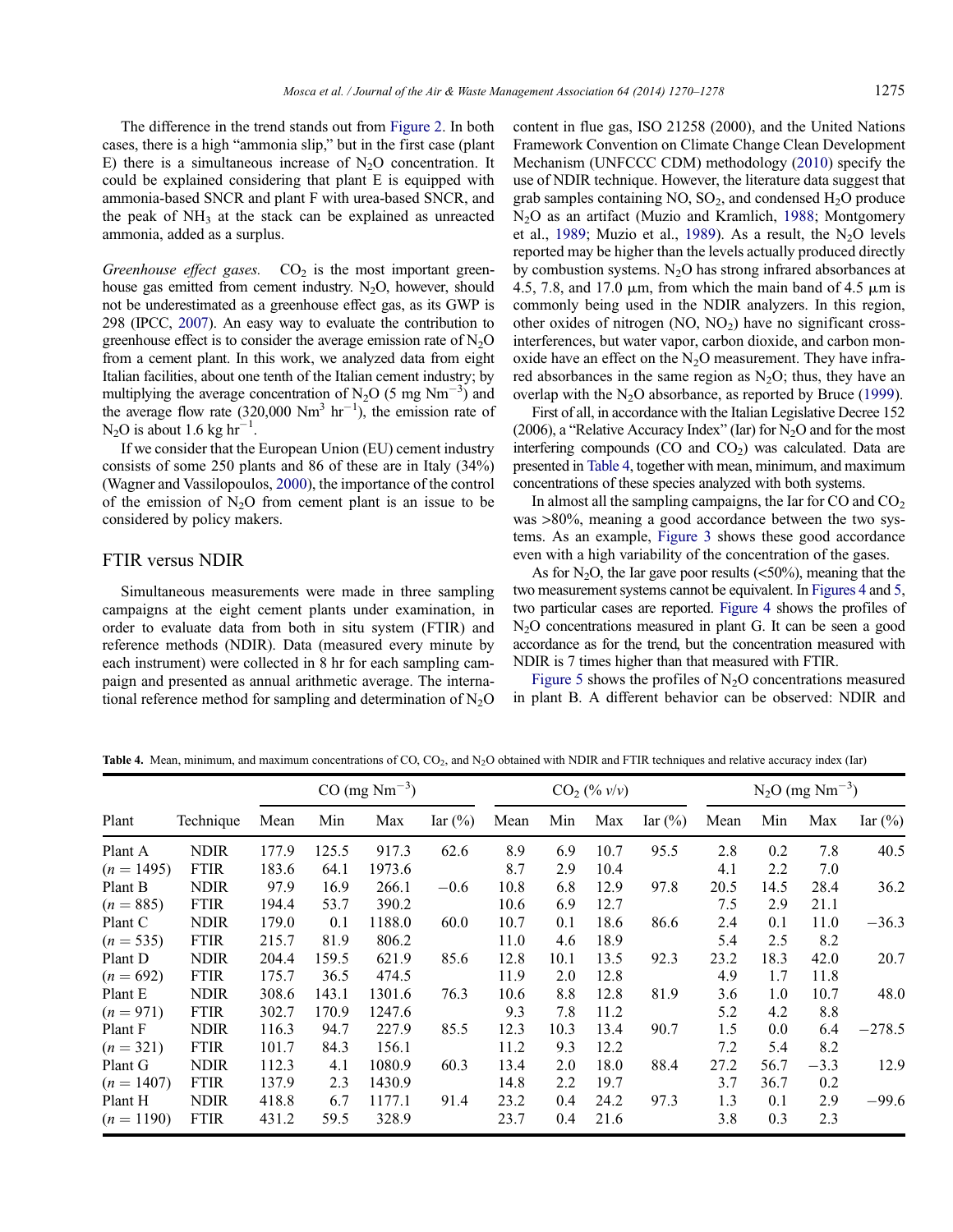<span id="page-6-0"></span>

Figure 3. Profiles of (a) CO (mg Nm<sup>-3</sup>) and (b) CO<sub>2</sub> (%  $v/v$ ) obtained in a simultaneous sampling campaign with FTIR- and NDIR-based instruments in plant G.



Figure 4. Profiles of  $N_2O$  (mg  $Nm^{-3}$ ) obtained in a simultaneous sampling campaign in plant G with FTIR- and NDIR-based instruments: good accordance in trend.

Figure 5. Profiles of N<sub>2</sub>O (mg Nm<sup>-3</sup>) obtained in a simultaneous sampling campaign in plant C with FTIR- and NDIR-based instruments.

V2O - NDIR

N<sub>20</sub>-FTIR

# counts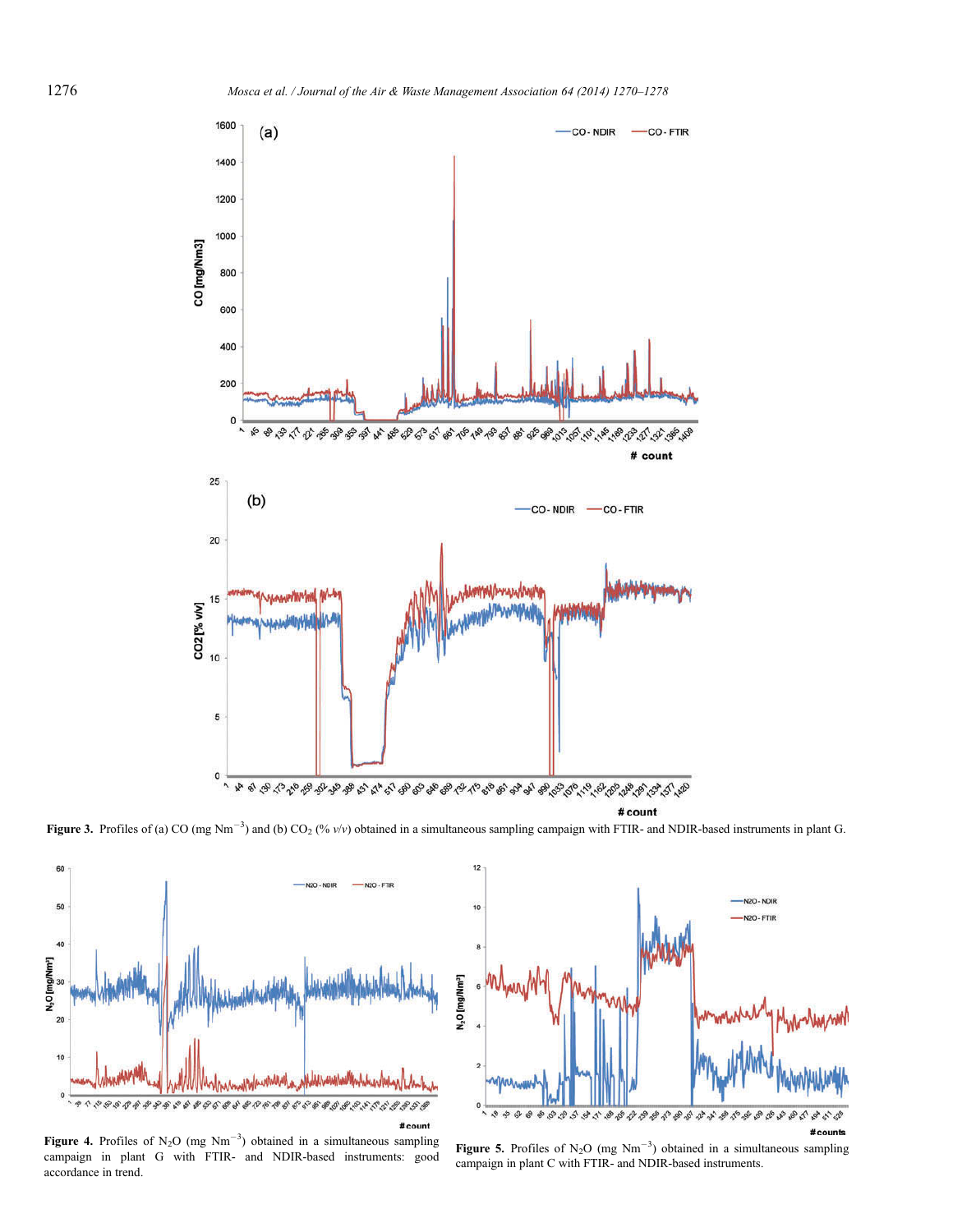<span id="page-7-0"></span>FTIR are in good accordance as for the measured concentration when it is higher. It could be due to a reduced selectivity at low concentrations.

The two different analyzers are designed to avoid the interference problem on the  $N_2O$  measurement due to the overlap or the IR absorption spectra of the other gases. The NDIR system introduces an additive and multiplicative compensation on the result of the measure of the single gas, eliminating the contribution associated with the presence of other interfering component such as CO,  $CO_2$ , and H<sub>2</sub>O, in the case of N<sub>2</sub>O. The FTIR system, on the other hand, create an integrated combination of all the IR absorption spectra of the gases in the emission and, after that, eliminates the contribution of the interfering components, using the IR reference spectrum obtained during the calibration of the instrument. The NDIR analyzer seems to be more affected by the presence of interferences than the FTIR analyzer. This could be due to the lack of a very selective optic and detecting system.

# Conclusion

The limited number of results available at present supports almost a preliminary evaluation of the importance of accurate N2O measurements in flue gas. In this regard, the Technical Committee ISO/TC 146, Air quality, Subcommittee SC 1, Stationary source emissions, is preparing a standard about quality assurance procedures for calibration and ongoing quality control needed to assure that automated measurement systems (AMS), installed to measure emissions of greenhouse gases to air. It means that measurement of greenhouse gas emissions (carbon dioxide, nitrous oxide, methane) in a framework of emission trading is important and requires an equal and known quality of data. Some significant results emerged from this preliminary work. First of all, the contribution of cement plant to global  $N_2O$  emission (and to greenhouse gas effect) should not be neglected, in consideration of the number of cement industries present and their flow rate. Another important aspect that emerged from the analysis of data is the different unwanted production of  $N_2O$  from urea- and  $NH_3$ based SNCR systems. Lastly, the reference method based on NDIR is highly affected by interfering compounds. It is important to underline that the reference method ISO 20258 has been tested on an industrial plant where the  $N<sub>2</sub>O$  concentration in the flue gas was up to about  $200 \text{ mg Nm}^{-3}$ . In the cement plants investigated, however, the average concentration was  $5 \text{ mg Nm}^{-3}$ . This strengthen previous considerations on lack of selectivity in NDIR techniques. The further reduction of  $NO<sub>x</sub>$  to values below 100 mg  $Nm^{-3}$ , if done with the described technique (SNCR), can lead to significant levels of  $N_2O$ . Apart from highlighting the presence of N2O from industrial sources (i.e., E-PRTR), there should be the need to understand if, at international level, a specific emission limit for N<sub>2</sub>O, or the inclusion of this gas to the total NO<sub>x</sub> ( $=$  NO  $+$  $NO<sub>2</sub> + N<sub>2</sub>O$ , should be established. In light of the above considerations,  $NO_x$  and  $N_2O$  should be put onto the scale: what is more advisable? The continuous reduction of  $NO<sub>x</sub>$ , a pollutant that has local implications, from industrial plants; with the improvement of abatement systems, which can cause the formation of  $N_2O$ ; or the control (even in a legal aspect) of  $N<sub>2</sub>O$  emissions, a pollutant that undergoes climate changing, sacrificing the reduction of  $NO<sub>x</sub>$ ?

# Supplemental Material

Supplemental data for this article can be accessed on the publisher'[s website.](http://www.tandfonline.com/uawm)

## References

- Becker, K.H., J.C. Lörzer, R. Kurtenbach, P. Wiesen, T.E. Jensen, and T.J. Wallington. 1999. Nitrous oxide  $(N_2O)$  emissions from vehicles. *Environ*. Sci. Technol. 33:4134–4139. doi:10.1021/es9903330
- Benitez, J. 1992. Process Engineering and Design for Air Pollution Control. Upper Saddle River, NJ: Prentice Hall.
- Boston Consulting Group. 2012. Cembureau 2012 Activity Report—The Cement Sector: A Strategic Contributor to Europe's Future, Report D/2013/5457/ May. Brussels, Belgium: CEMBUREAU The European Cement Association. [http://www.cembureau.eu/sites/default/files/category\\_pictures/AR2012.pdf.](http://www.cembureau.eu/sites/default/files/category_pictures/AR2012.pdf.)
- Bowman, C.T. 1992. Control of combustion-generated nitrogen oxide emissions: Technology driven by regulation. Symp. Int. Combust. 24:859–878. doi:10.1016/S0082-0784(06)80104-9
- Brown, L., B. Syed, S.C. Jarvis, R.W. Sneath, V.R. Phillips, K.W.T. Goulding, and C. Li. 2002. Development and application of a mechanistic model to estimate emission of nitrous oxide from UK agriculture. Atmos. Environ. 36:917–928. doi:10.1016/S1352-2310(01)00512-X
- Bruce, S.H. 1999. The Big Three—On-line monitoring of greenhouse gases. In Proceedings of the International Conference on Emission Monitoring, The University of Warwick, Coventry, UK, September 6–8. London: IEA Coal Research, The Clean Coal Centre.
- Cembureau Working Group. 1999. Best available techniques for the cement industry. A contribution from the European Cement Industry to the exchange of information and preparation of the IPPC BAT Reference Document for the cement industry. <http://www.ztch.umcs.lublin.pl/materialy/batcement.pdf> (accessed September 19, 2014).
- de Soete, G. 1993. Nitrous oxide from combustion and industry: Chemistry, emissions and control. In Proceedings of an International IPCC Workshop on Methane and Nitrous Oxide: Methods in National Emissions Inventories and Options for Control, ed. A.R. van Amstel, RIVM Report No. 481507003. Bilthoven, The Netherlands: National Institute for Public Health and Environmental Protection.
- Desloover, J., S.E. Vlaeminck, P. Clauwaert, W. Verstraete, and N. Boon. 2012. Strategies to mitigate  $N<sub>2</sub>O$  emissions from biological nitrogen removal systems. Curr. Opin. Biotechnol. 23:474–482. doi:10.1016/j.copbio.2011.12.030
- European Union. 2000. Commission decision 2000/479/EC of 17 July 2000 on the implementation of a European Pollutant Emission Register (EPER) according to Article 15 of Council Directive 96/61/EC concerning integrated pollution prevention and control (IPPC). Brussels: European Commission.
- European Pollutant Release and Transfer Register. 2011. [http://prtr.ec.europa.eu/](http://prtr.ec.europa.eu/PollutantReleases.aspx) [PollutantReleases.aspx](http://prtr.ec.europa.eu/PollutantReleases.aspx) (accessed December 16, 2013).
- Hutzinger, D.H., and T.D. Eatmon. 2009. A life-cycle assessment of Portland cement manufacturing: Comparing the traditional process with alternative technologies. J. Clean. Prod. 17:668–675.
- Hwang, I.-H., H. Minoya, T. Matsuto, T. Matsuo, A. Matsumoto, and R. Sameshima. 2009. Removal of ammonium chloride generated by ammonia slip from the SNCR process in municipal solid waste incinerators. Chemosphere 74:1379–1384. doi:10.1016/j.chemosphere.2008.11.008
- Intergovernmental Panel on Climate Change. 2006. 2006 IPCC Guidelines for National Greenhouse Gas Inventories, Vol. 2. Energy, eds. H.S. Eggleston, L. Buendia, K. Miwa, T. Ngara, and K. Tanabe. Hayama, Japan: National Greenhouse Gas Inventories Programme, IGES, Japan.
- Intergovernmental Panel on Climate Change. 2007. Fourth assessment report: Climate change 2007. In Contribution of Working Group I to the Fourth Assessment Report of the Intergovernmental Panel on Climate Change, ed. S. Solomon, D. Qin, M. Manning, Z. Chen, M. Marquis, K.B. Averyt, M. Tignor, and H.L. Miller, 30–35. Cambridge, UK: Cambridge University Press.
- International Organization for Standardization (ISO). 2010. ISO 21258:2010. Stationary source emissions—Determination of the mass concentration of